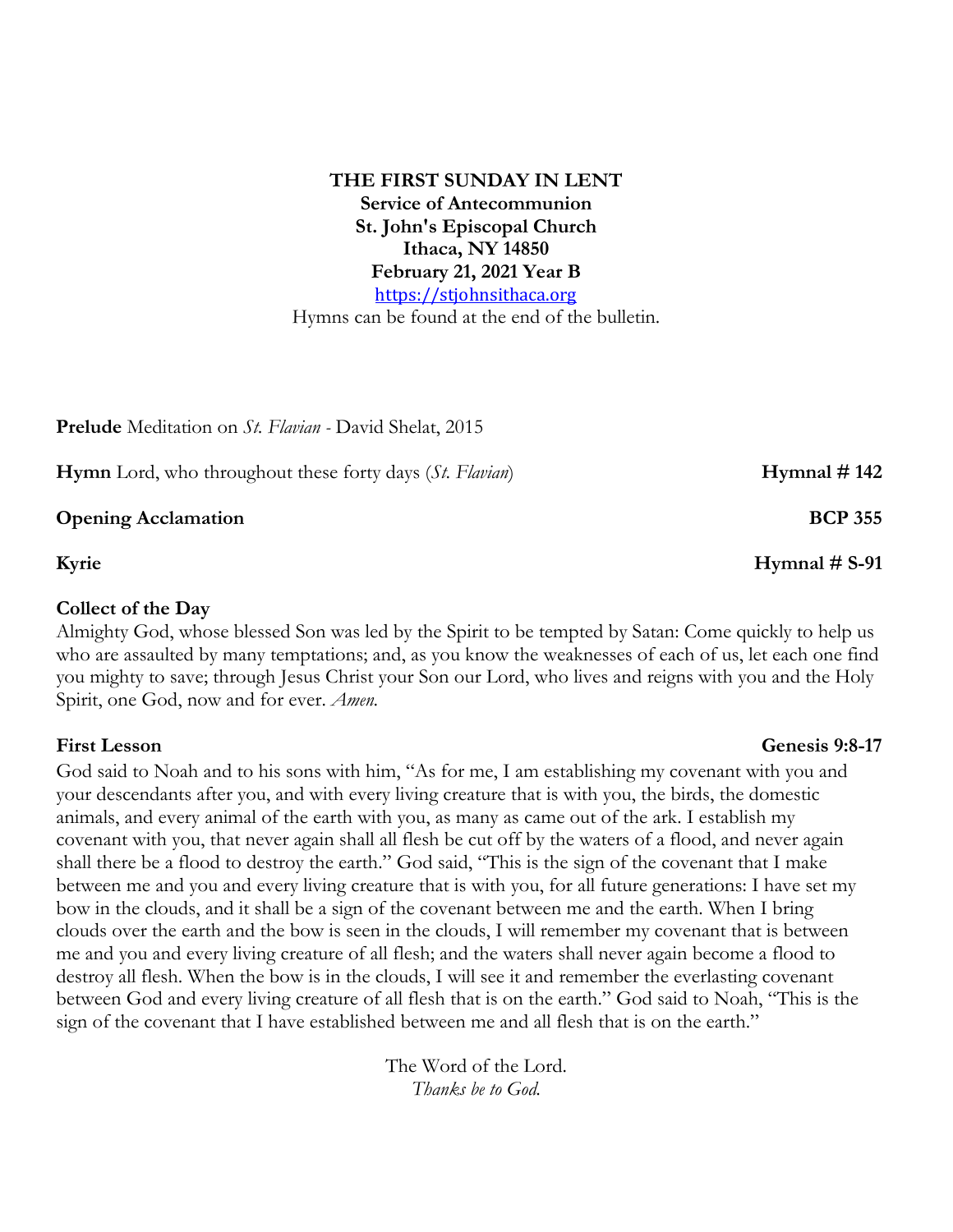- 1 To you, O Lord, I lift up my soul; my God, I put my trust in you; \* let me not be humiliated, nor let my enemies triumph over me.
- 2 Let none who look to you be put to shame; \* let the treacherous be disappointed in their schemes.
- 3 Show me your ways, O Lord, \* and teach me your paths.
- 4 Lead me in your truth and teach me, \* for you are the God of my salvation; in you have I trusted all the day long.
- 5 Remember, O Lord, your compassion and love, \* for they are from everlasting.
- 6 Remember not the sins of my youth and my transgressions; \* remember me according to your love and for the sake of your goodness, O Lord.
- 7 Gracious and upright is the Lord; \* therefore he teaches sinners in his way.
- 8 He guides the humble in doing right \* and teaches his way to the lowly.
- 9 All the paths of the Lord are love and faithfulness \* to those who keep his covenant and his testimonies.

Christ also suffered for sins once for all, the righteous for the unrighteous, in order to bring you to God. He was put to death in the flesh, but made alive in the spirit, in which also he went and made a proclamation to the spirits in prison, who in former times did not obey, when God waited patiently in the days of Noah, during the building of the ark, in which a few, that is, eight persons, were saved through water. And baptism, which this prefigured, now saves you-- not as a removal of dirt from the body, but as an appeal to God for a good conscience, through the resurrection of Jesus Christ, who has gone into heaven and is at the right hand of God, with angels, authorities, and powers made subject to him.

The Word of the Lord. *Thanks be to God.*

# **Anthem** A Time for All Things - Scottish Folk Tune *Candler*, arr. by Douglas Wagner

To everything there is a season, there is a time for all good things. A time to plant and a time to reap, a time to lose, a time to keep; a time to weep, a time to laugh a time to mourn, a time to dance. To everything there is a season, there is a time for all good things. A time to follow, a time to lead, a time to speak and a time to heed; a time to sleep, a time to wake, a time to give and a time to take. For all the blessings of our God are given us that we might have a time to live and a time to share, a time to love and a time to care. [Text based on Ecclesiastes 3: 1-8]

#### **Epistle 1 Peter 3:18-22**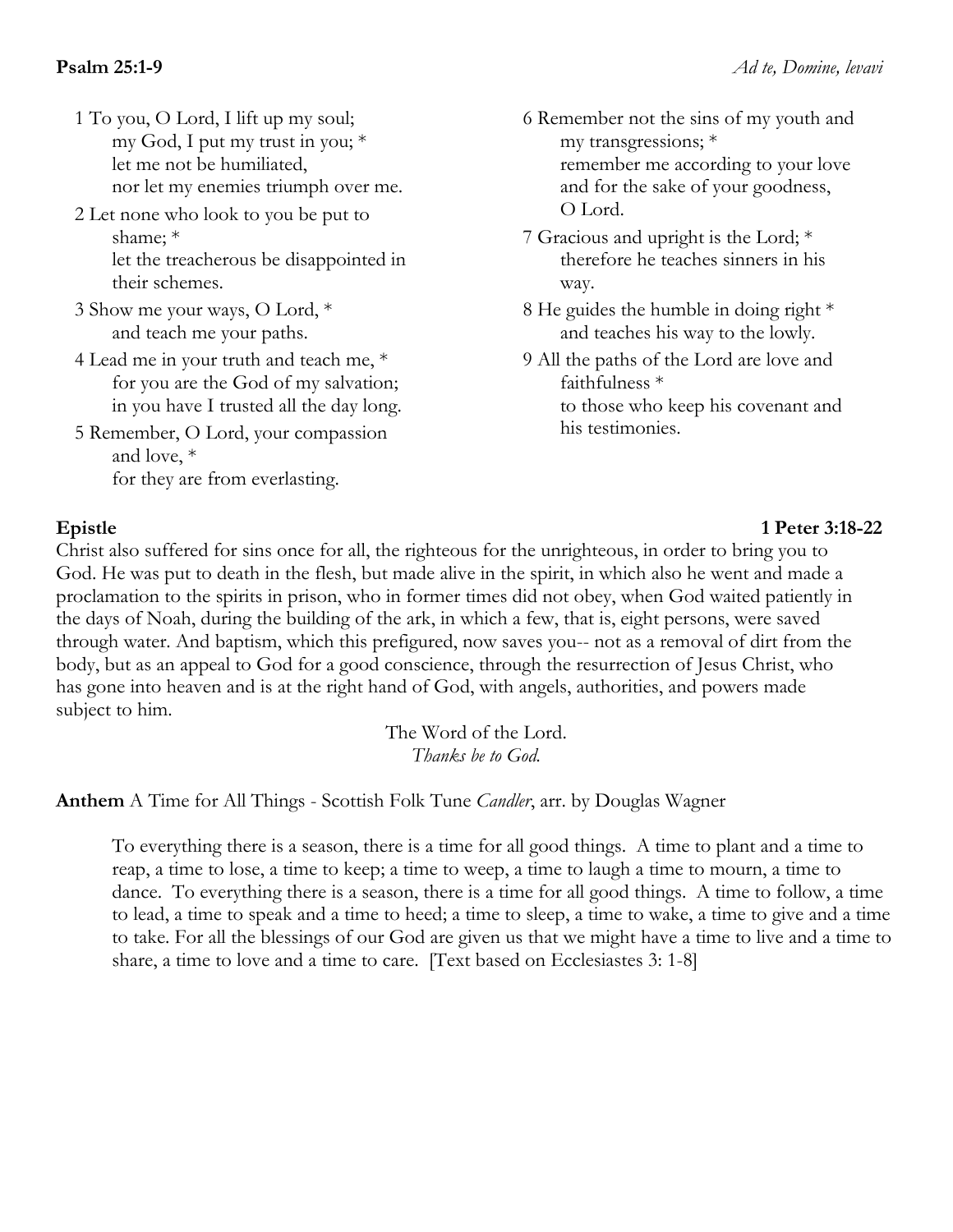## The Gospel of our Lord Jesus Christ according to Mark. *Glory to you, Lord Christ.*

In those days Jesus came from Nazareth of Galilee and was baptized by John in the Jordan. And just as he was coming up out of the water, he saw the heavens torn apart and the Spirit descending like a dove on him. And a voice came from heaven, "You are my Son, the Beloved; with you I am well pleased."

And the Spirit immediately drove him out into the wilderness. He was in the wilderness forty days, tempted by Satan; and he was with the wild beasts; and the angels waited on him.

Now after John was arrested, Jesus came to Galilee, proclaiming the good news of God, and saying, "The time is fulfilled, and the kingdom of God has come near; repent, and believe in the good news."

> The Gospel of the Lord. *Praise to you, Lord Jesus Christ.*

**The Nicene Creed BCP 358**

## **Prayers of the People: Form III BCP 387**

Father, we pray for your holy Catholic Church; *That we all may be one.*

Grant that every member of the Church may truly and humbly serve you; *That your Name may be glorified by all people.*

We pray for all bishops, priests, and deacons; *That they may be faithful ministers of your Word and Sacraments.*

We pray for all who govern and hold authority in the nations of the world; *That there may be justice and peace on the earth.*

Give us grace to do your will in all that we undertake; *That our works may find favor in your sight.*

Have compassion on those who suffer from any grief or trouble; *That they may be delivered from their distress.*

Give to the departed eternal rest. *Let light perpetual shine upon them.*

We praise you for your saints who have entered into joy; *May we also come to share in your heavenly kingdom.*

**Sermon The Rev. Megan Castellan**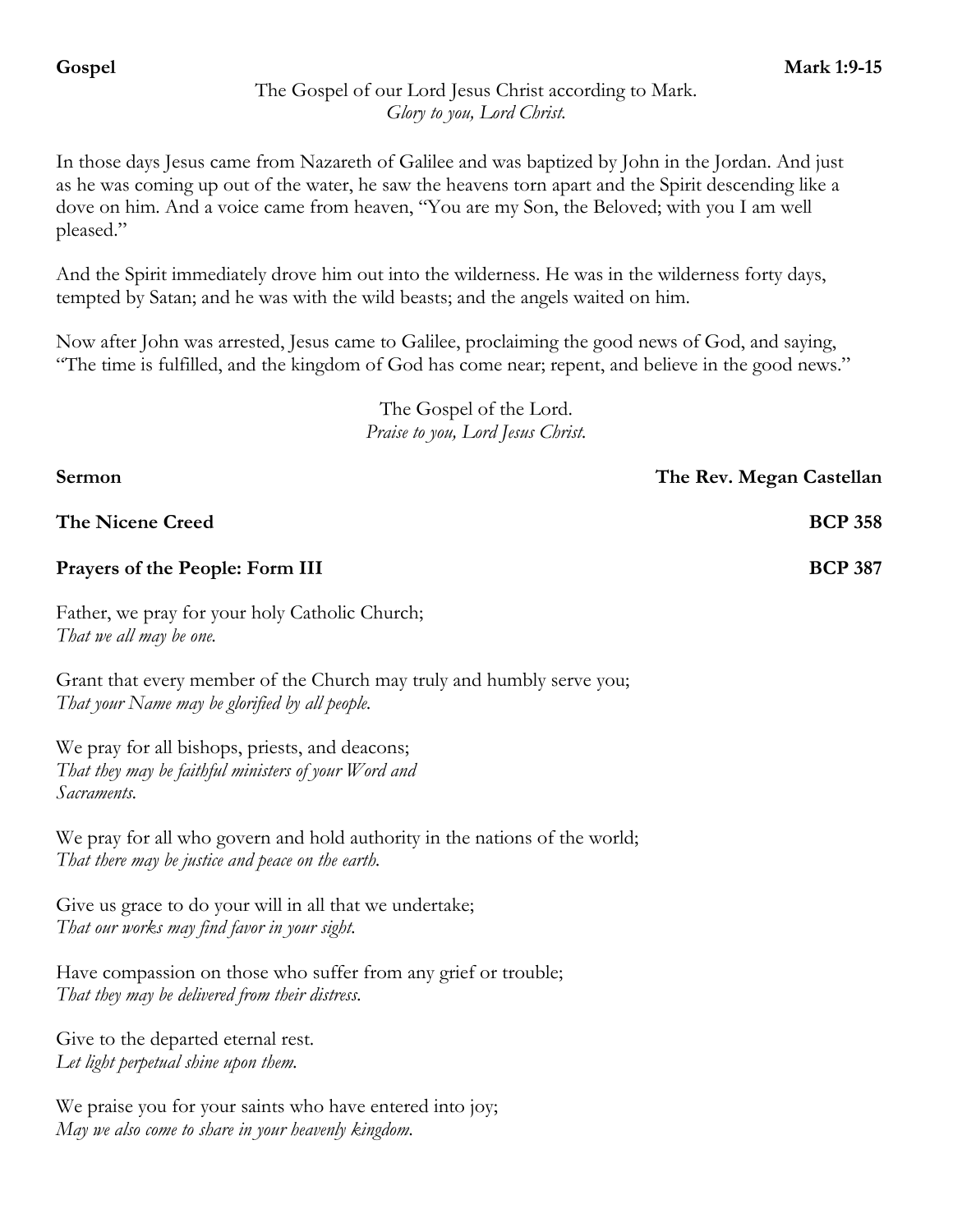For the special needs and concerns of our congregation, and especially for:

| Wes       | Dhara    | Theodore  | Virginia | Joell  | Carol   |
|-----------|----------|-----------|----------|--------|---------|
| Jean      | Julee    | Paul      | John     | Linda  | eanne   |
| Susan     | Lorraine | Louis     | Mary     | Mary   | Amy     |
| Joan      | Edith    | Kay       | immy     | James  | Dick    |
| CeCe      | Libby    | $\log$ ce | Ruth     | Lisa   | Karen   |
| Elizabeth | John     | Sue       | lune     | Keith  | Loraine |
| Richard   | Kathleen | Skip      | Clare    | Shella | Kay     |

For those celebrating the anniversary of their birth this week: Rosemary McKee, Monica Van Fleet

| The Lord's Prayer                                                      | <b>BCP 364</b> |
|------------------------------------------------------------------------|----------------|
| <b>Hymn</b> From God Christ's deity came forth ( <i>Salem Harbor</i> ) | Hymnal $#443$  |

**Peace**

**Dismissal**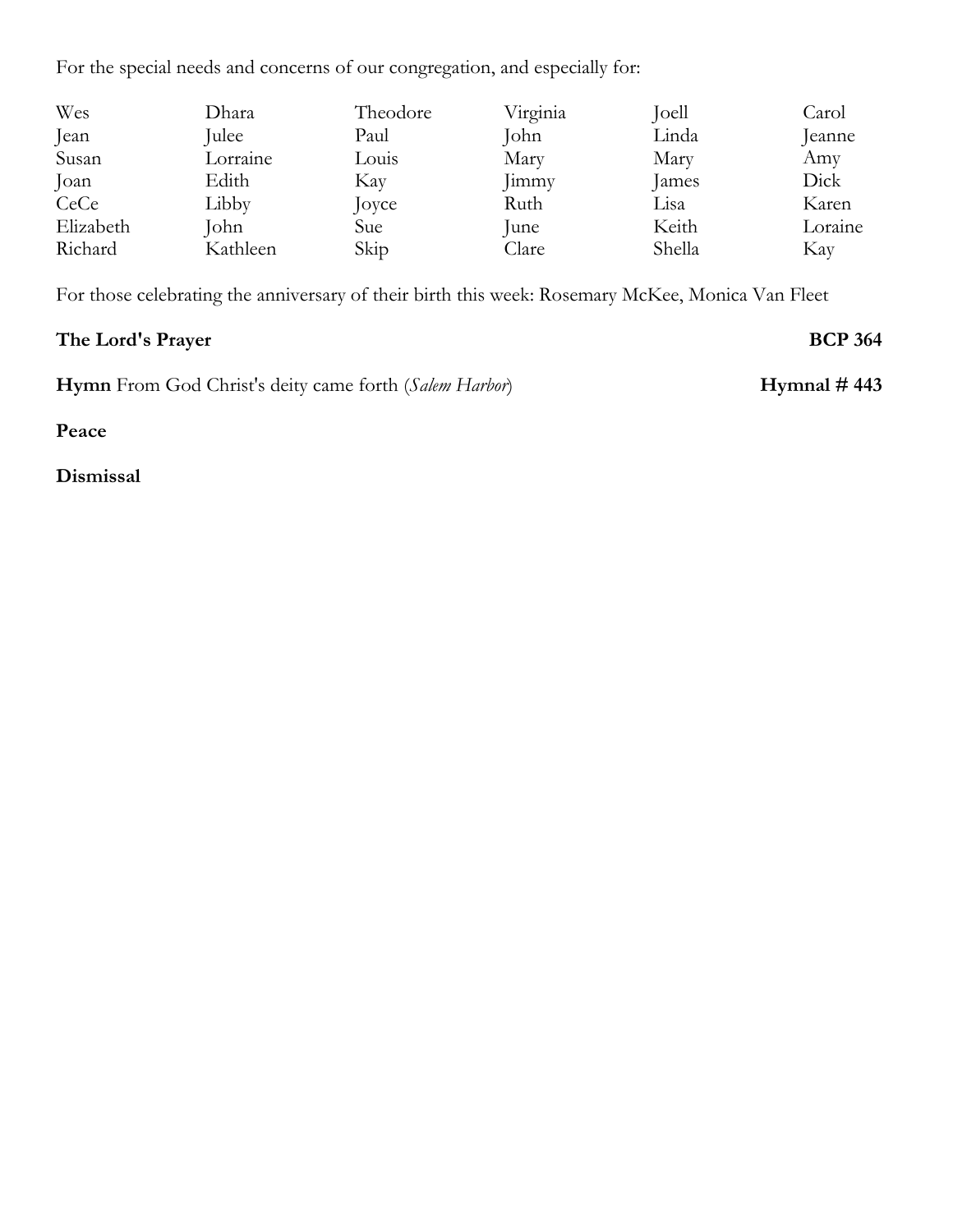Lent





Words: Claudia Frances Hernaman (1838-1898) Music: St. Flavian, melody from Day's Psalter, 1562; adapt. and harm. Richard Redhead (1820-1901)

 ${\bf CM}$ 

The Hymnal 1982, Copyright © 1985 by The Church Pension Fund. Used by permission. OneLicense # A-724223. All rights reserved.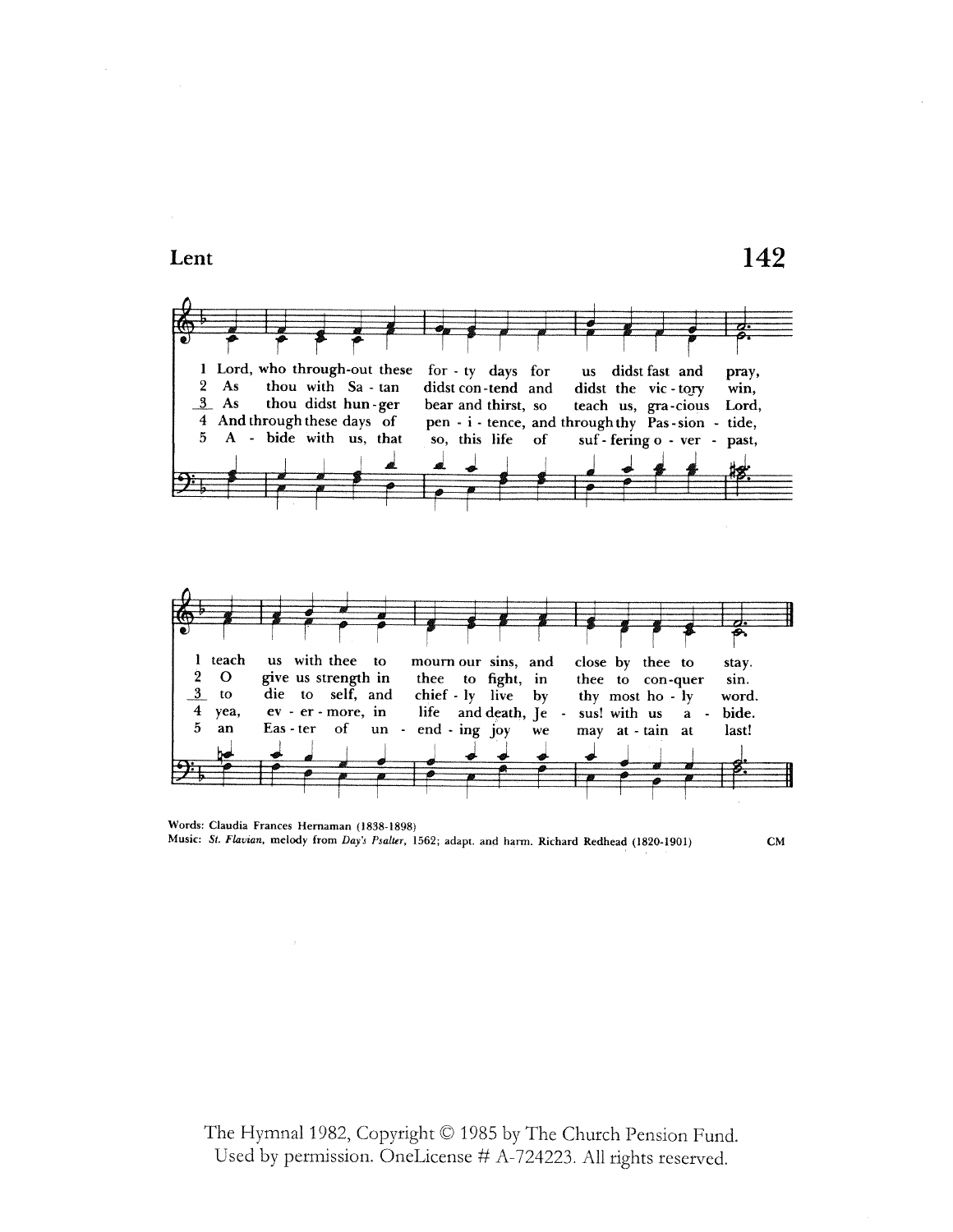

Setting: From Missa de Sancta Maria Magdalena, Healey Willan (1880-1968)

The Hymnal 1982, Copyright © 1985 by The Church Pension Fund. Used by permission. OneLicense # A-724223. All rights reserved.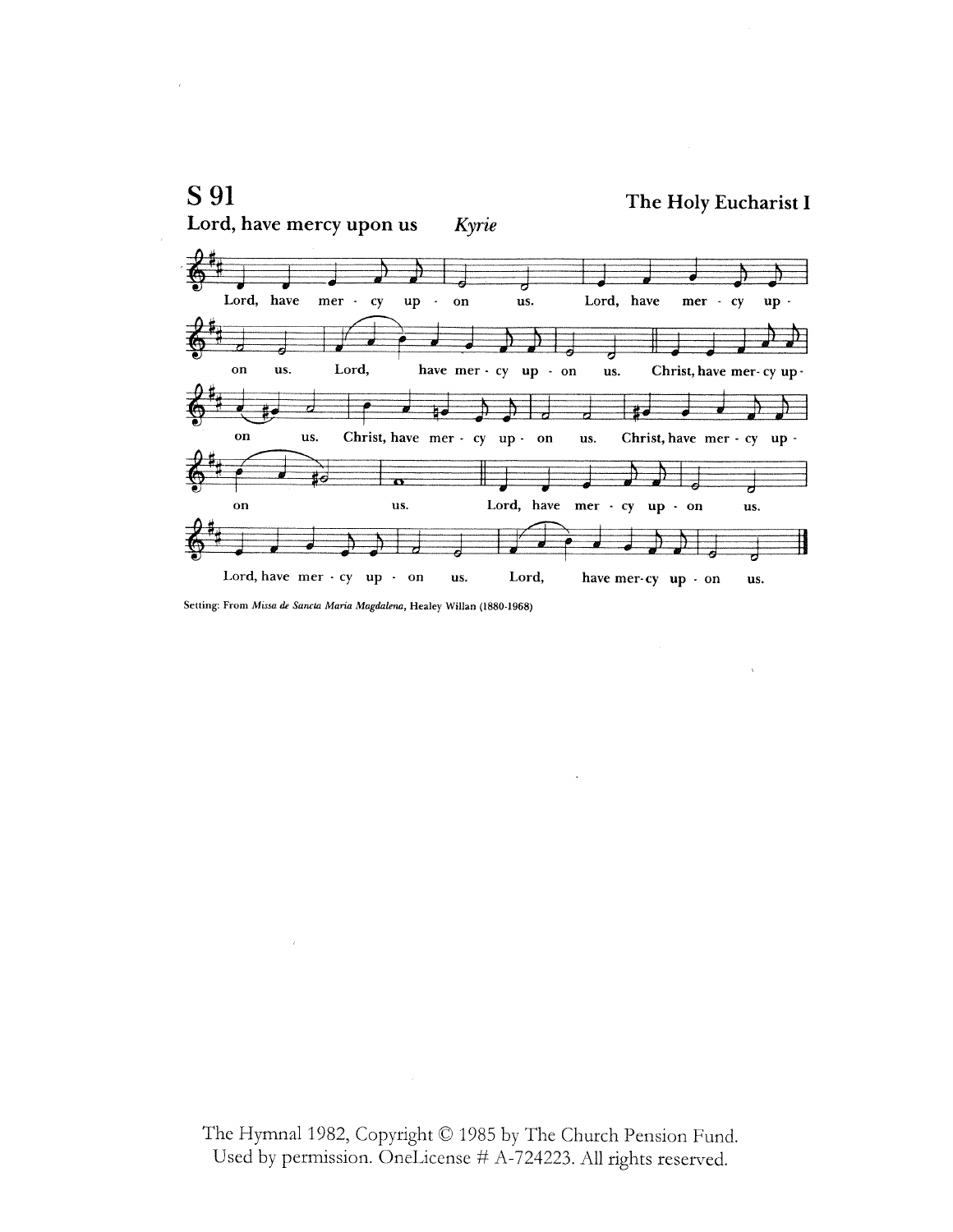1 From God Christ's de - i - ty came forth, his man - hood from hu -2 He joined with guests at wed-ding yet feast, in the wil - der -3 The dis - so - lute he did not scorn, nor turn from those who 4 He did dis - re - gard the  $not$ sick; to sim - ple ones his 5 Who then, my Lord, com-pares to you? The Watch - er slept, the 1 man  $i - ty;$ his priest-hood from Mel chi - ze - dek,  $\ddot{\phantom{a}}$ his 2 ness did fast; he taught with - in the tem  $\sim$ ple's gates; his 3 were in sin; he for the right - eous did re - joice but 4 word was given; and he de - scend - ed to the earth and 5 Great was small, the Pure bap - tized, the Life who died, the  $1 \text{roy} - \text{al} - \text{ty} \quad \text{from}$ Da - vid's tree: praised be his One - ness. 2 peo-ple saw him die at last: praised be his teach - ing. 3 bade the fall - en  $\mathbf{t}$ come in: mer - cy. praised be his 4 his work done, went  $up$ to heaven:  $com - ing$ . praised by his 5 King a - based to hon - or all: praised be  $g$ lo -  $ry$ . your

Words: Ephrem of Edessa (4th cent.); tr. J. Howard Rhys (b. 1917); adapt. and alt. F. Bland Tucker (1895-1984) Music: Salem Harbor, Ronald Arnatt (b. 1930)

88.88.5

Jesus Christ our Lord

The Hymnal 1982, Copyright © 1985 by The Church Pension Fund. Used by permission. OneLicense # A-724223. All rights reserved.

443